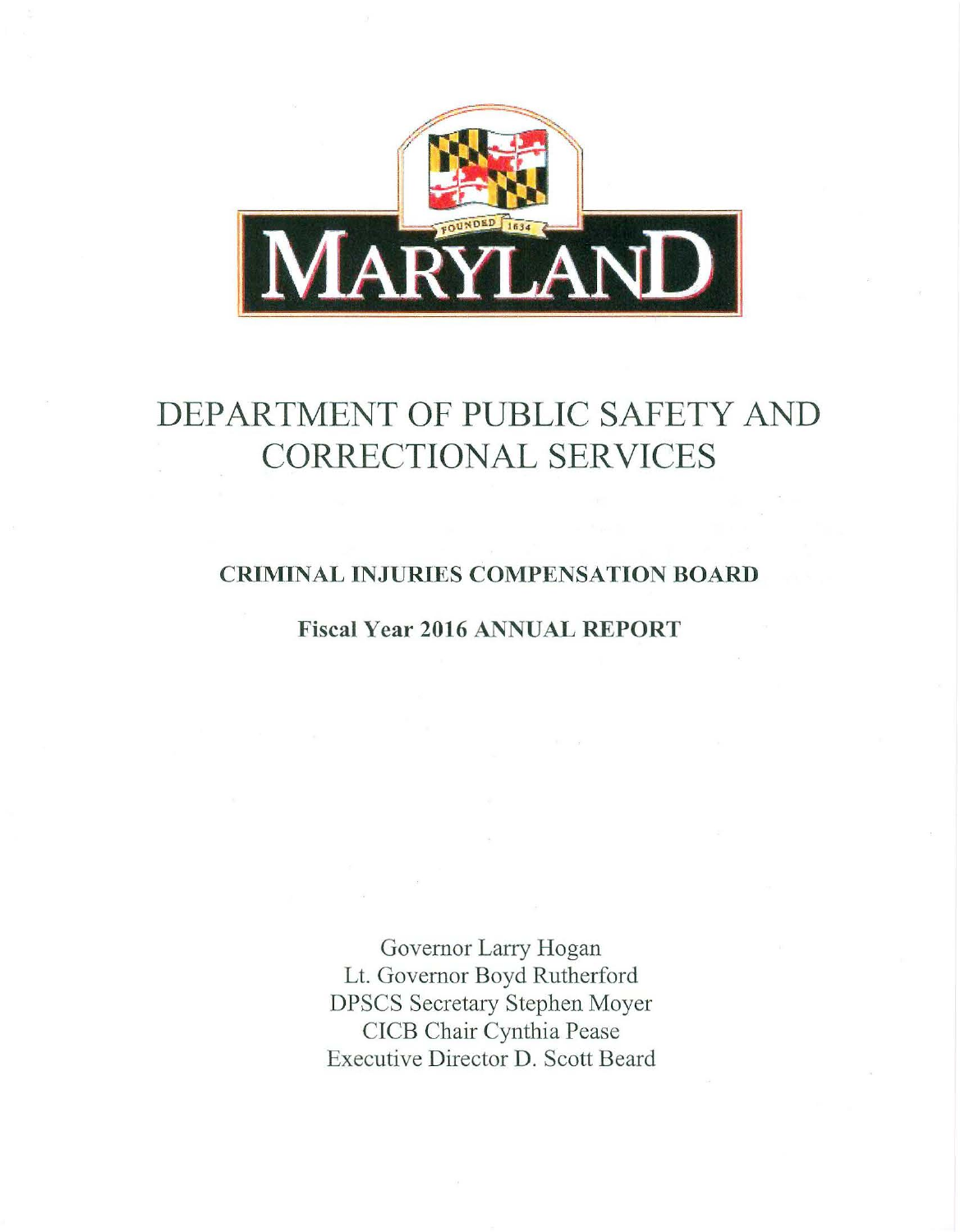#### **Program Summary**

#### **Mission**

The CICB is a state agency with the purpose of compensating victims of crime for losses sustained from their victimization.

#### **Program Description**

Pursuant to the authority granted to it by the Maryland Annotated Code, Criminal Procedure Article, §§11-801 through 11-819 and the Secretary of the Department of Public Safety and Correctional Services, the Maryland Criminal Injuries Compensation Board (CICB) provides financial assistance to crime victims who have suffered compensable injuries or loss in the aftermath of criminal victimization. The CICB, under the authority of the Secretary, consists of an appointed Board, which hears disputed claims and makes decisions regarding awards and denials, and an employed staff, which processes requests for compensation under the direction of CICB's Executive Director. The Criminal Injuries Compensation Fund (CICF) consists of a state special fund appropriation comprised of fees levied throughout the criminal justice process and a federal matching fund appropriation also comprised of fees levied on offenders in the federal criminal justice system .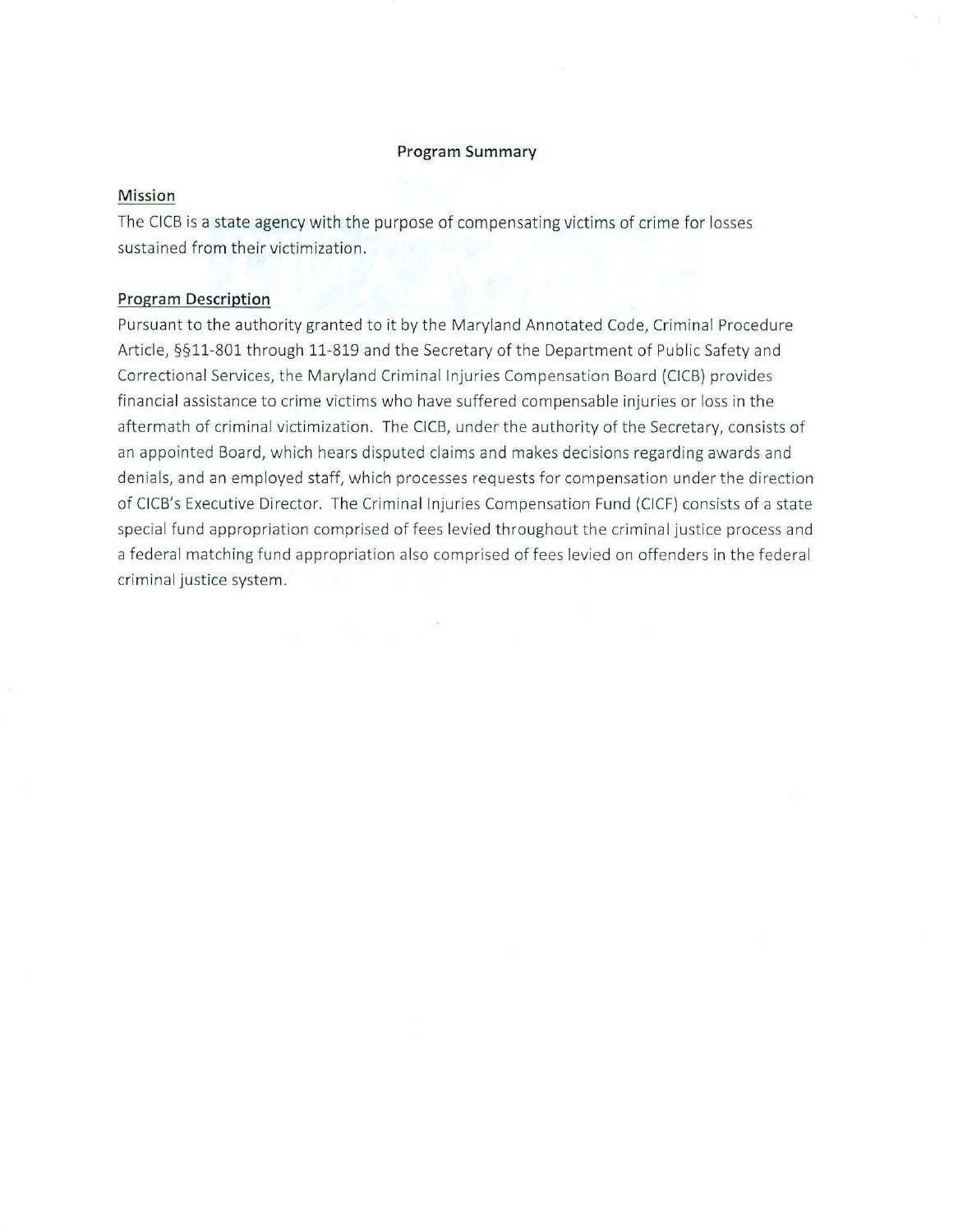#### **Program Overview**

The primary function of the CICB is to fairly and efficiently process claims according to the laws of the state of Maryland. The claims examination program of CICB serves the Mission of the agency by financially assisting crime victims. It is the goal of CICB's claims examination process to provide resources for each victim, whether through an award of CICF money to eligible victims or through a referral to other resources for victims who do not meet the CICF eligibility requirements.

#### **Claims Examination**

There is one claims administrator, seven full-time claims examiners, and two full-time claims processors responsible for the claims examination process within CICB.

The claims examination team is responsible for the following areas: (1) receiving applications for compensation; (2) communicating with the victim and claimant about the claims process; (3) efficiently processing the claim for compensation so t hat the claimant receives the compensation award in the most expedient manner possible; (4) providing referrals to other programs for financial reimbursement if they are found ineligible for compensation through CICB; and, (5) processing the claim award for payment through the Department of Public Safety and Correctional Services Division of Financial Services.

During Fiscal Year 2016, the agency:

- Received 1,496 claims for compensation from crime victims in Maryland;
- Approved and paid 723 awards for compensation;
- Approved and paid 184 supplemental awards for compensation;
- Awarded \$4,223,140.07 to crime victims;
- Denied or Closed 670 claims

Note: The number of received claims is different from the number of awarded and denied cl aims because claims may be received in one Fiscal Year and decided in another Fiscal Year.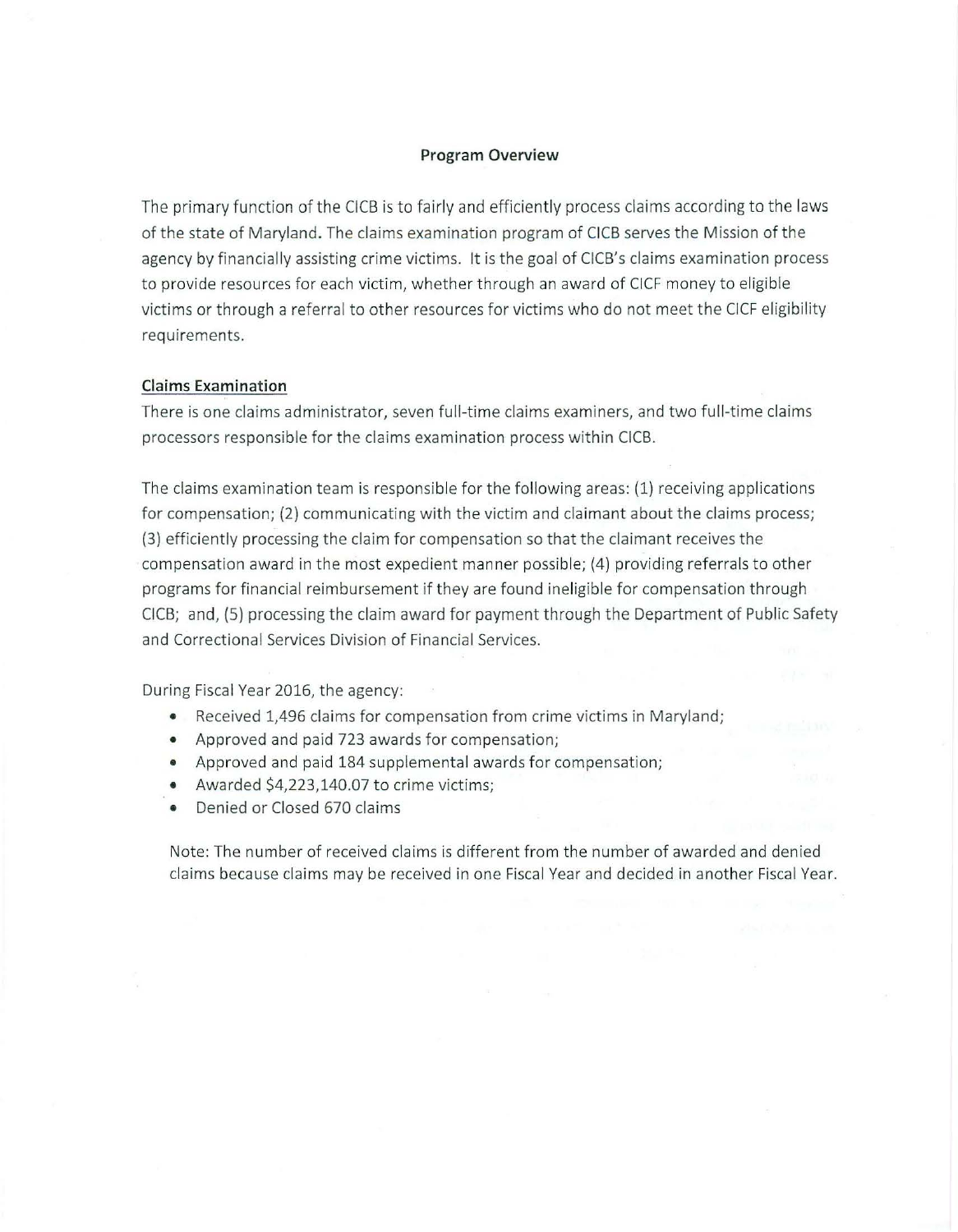In addition to providing awards and/or other financial assistance to each crime victim, it is a key goal of the CICB to expeditiously process the claims. During Fiscal Year 2016, the CICB staff continued to process claims on a priority basis to individual crime victims and small businesses. The CICB staff negotiates medical claims, maximizes third party payments on claims, and engages in other cost saving measures in an effort to ensure funding availability for future victims of crime.

#### **Revenue Recovery**

The main purpose of the Revenue Recovery program is to recover revenue owed to victims as t he result of a court order for restitution upon a defendant's conviction, in a claim in which the CICB has already made an award to the victim. The Revenue Recovery Program is staffed by one individual. When CICB pays for a victim's reimbursable expenses, MD. CODE ANN., CRIM. PROC. §11-817 creates a right of subrogation which allows CICB to recover the costs that may otherwise be paid out to a victim or a claimant.

The revenue recovery specialist is responsible for tracking offenders through the crimina l justice process and, if necessary, works with prosecutors to request restitution. The specialist also initiates collection efforts after a restitution judgment where a CICB award has been made. In FY16, CICB recovered \$44,757.78.

#### **Victim Services**

Another important program of the CICB is the Victim Services program. The Victim Services program is staffed by the Victim Services Coordinator. The purpose of the Victim Services program is to ensure that victims of crime are receiving all of the rights to which they are entitled throughout the compensation process. The victim services specialist works collaboratively with the claims examination team to help ensure that victims are restored financially, whether through CICB compensation or other sources. Additionally, the victim services specialist provides outreach to community and criminal justice-based allied professionals; assists victims and claimants through the compensation appeals process; and provides continuing education on emerging victim-related issues to the CICB team.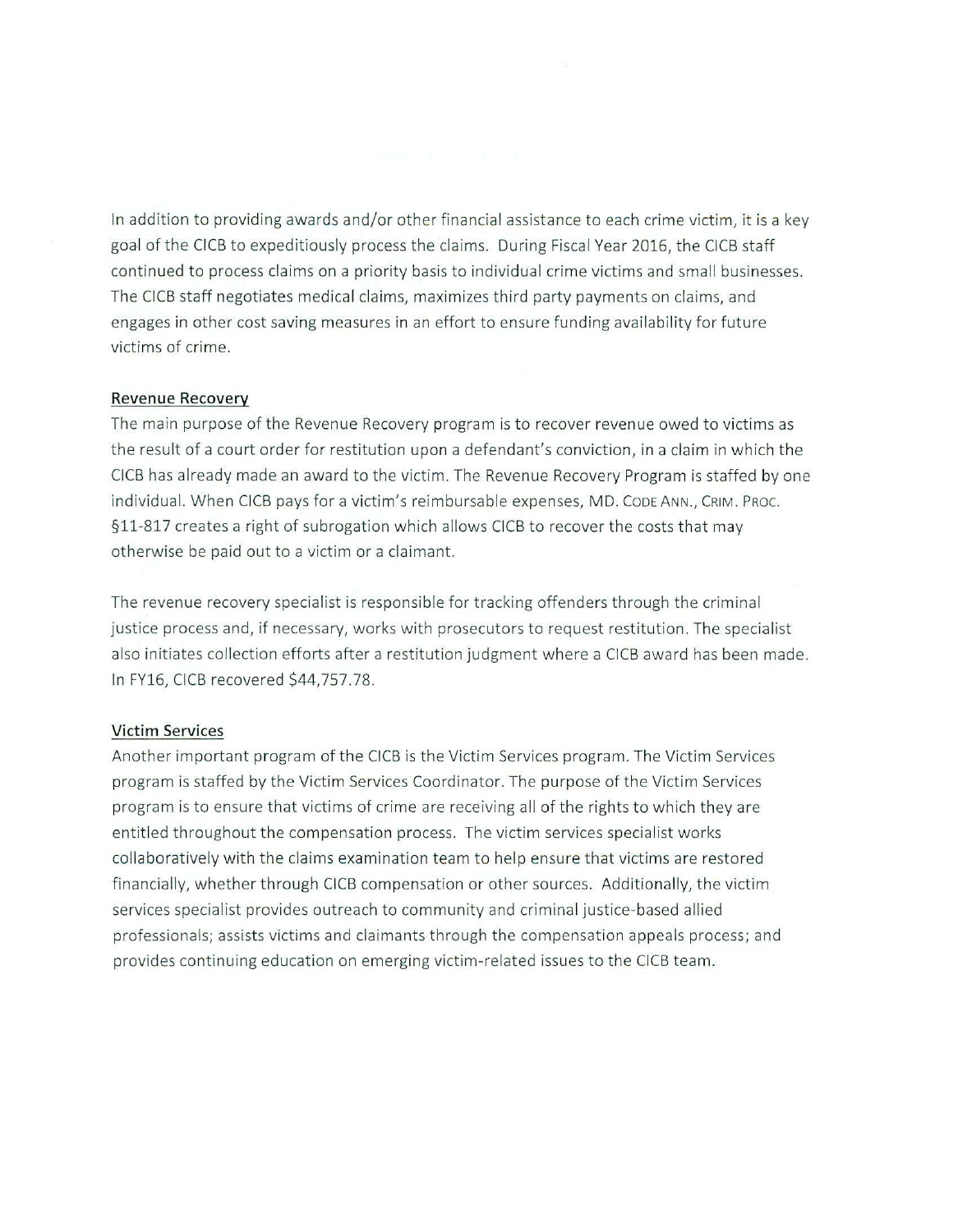## **\*CLAIMS BREAKDOWN FY16**

| <b>CRIME TYPE</b>                | <b>CLAIMS</b><br><b>PAID (#)</b> | <b>CLAIMS</b><br><b>PAID (%)</b> | <b>PAID BY</b><br><b>CATEGORY (\$)</b> | <b>PAID BY</b><br><b>CATEGORY</b><br>(%) |
|----------------------------------|----------------------------------|----------------------------------|----------------------------------------|------------------------------------------|
| Assault                          | 403                              | 48.38%                           | \$2,070,841.15                         | 49.03%                                   |
| Burglary                         | $\circ$                          | 0.00%                            | \$250.00                               | 0.00%                                    |
| Homicide                         | 359                              | 43.10%                           | \$1,783,993.19                         | 42.24%                                   |
| Sexual Assault                   | 16                               | 1.92%                            | \$95,120.54                            | 2.25%                                    |
| Child Abuse (incl. sexual abuse) | 34                               | 4.08%                            | \$141,514.57                           | 3.35%                                    |
| DWI/DUI                          | $\theta$                         | 0.00%                            | \$0.00                                 | 0.00%                                    |
| Other Vehicular Crime            | 13                               | 1.56%                            | \$101,312.58                           | 2.40%                                    |
| Stalking                         | 0                                | 0.00%                            | \$0.00                                 | 0.00%                                    |
| Robbery                          | 8                                | 0.96%                            | \$30,358.03                            | 0.72%                                    |
| Terrorism                        | $\circ$                          | 0.00%                            | \$0.00                                 | 0.00%                                    |
| Kidnapping                       | $\mathbf 0$                      | 0.00%                            | \$0.00                                 | 0.00%                                    |
| Arson                            | $\mathbf{0}$                     | 0.00%                            | \$0.00                                 | 0.00%                                    |
| Other                            | $\overline{0}$                   | 0.00%                            | \$0.00                                 | 0.00%                                    |
| <b>TOTAL</b>                     | 833                              | 100%                             | \$4,223,390.06                         | 100%                                     |
| **Domestic Violence              | 239 Related Bills                |                                  | \$508,934.54                           |                                          |

\*Claims received in one fiscal year may have a determination made in a different fiscal year. Therefore claims approved and claims denied do not equal claims received. Also, the claims included herein are included based on the date all documents are received so that CICB staff is able to complete a claim. This is called the "new date." Finally, this chart includes original claims and supplemental claims paid during the fiscal year.

\*\*Domestic Violence is considered a 'Crime Category' that is applicable to many Crime Types. Data for Domestic Violence was pulled based on payouts from all applicable categories.